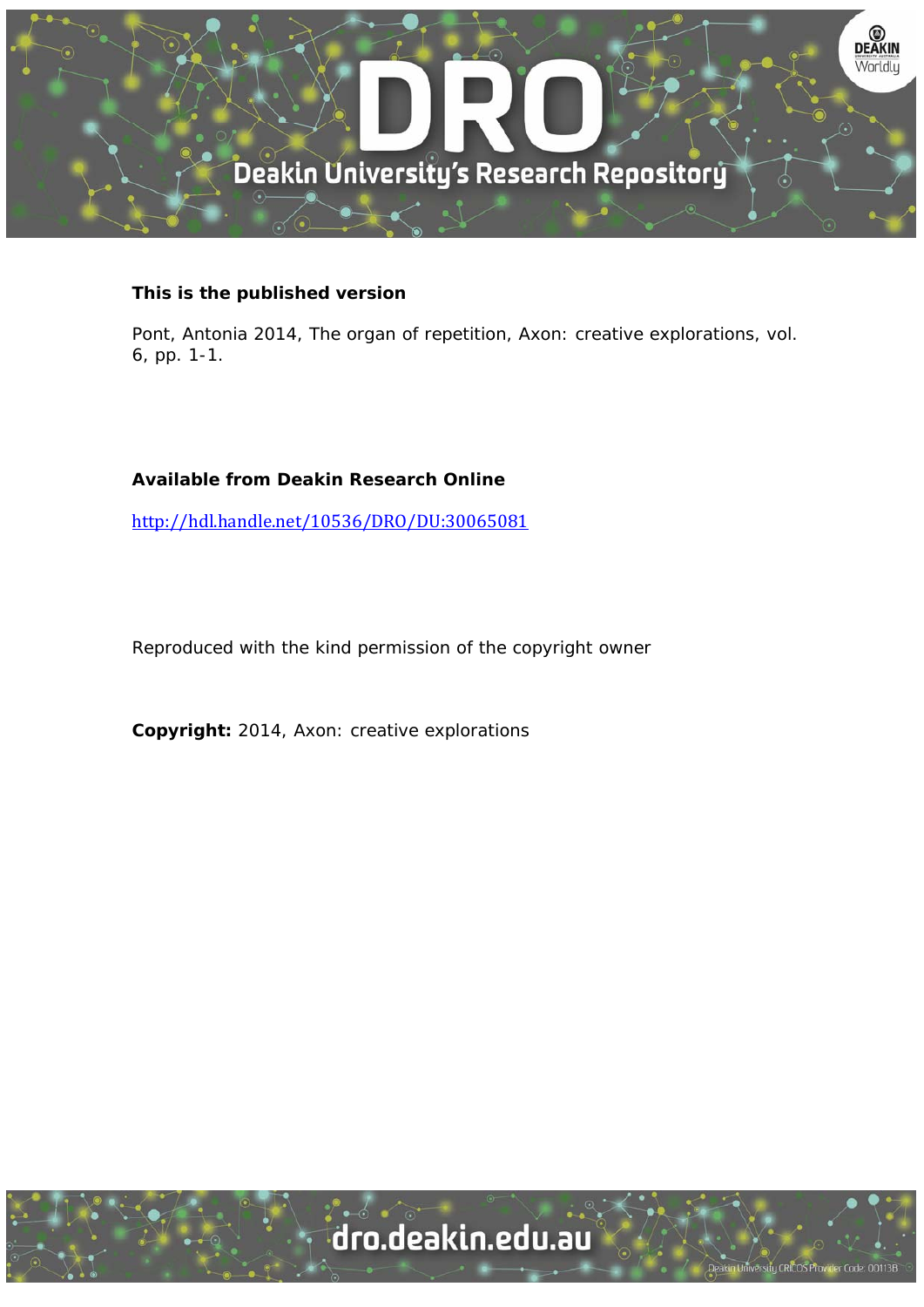# THE ORGAN OF REPETITION

## A consideration of 'learning by heart' and its contribution to thought and change

*This paper considers the practice of learning-by-heart and argues for its relevance to learning, to thought (as defined by Gilles Deleuze) and as a way of turning towards the 'new' or 'the future', via the operation of repetition. It considers two modes in which rote learning can be productive and provocative—firstly, when the content itself is something worth retaining, and secondly, when the actual process of the learning itself and then the repeating align themselves with the criteria of 'practice', as framed by the author here. In the face of rote learning's reputation as an out-moded pedagogical tool, the paper argues that it inhabits a paradoxical and productive site, whereby what begins as a repetition of the same, can open towards pure repetition (as Deleuze frames this notion), and facilitate inventiveness and a courting of the new. In this way, poetry, and the learning of it by rote, constitute a unique constellation, disputing the platitude that learning is 'only discovering what one already knew' and instead proposing that learning is closer to an awesome ordeal, one that leads to concepts and collisions that did not exist before and cannot be predicted in advance.*

Keywords: practice – poetry – learning by heart – Deleuze – repetition – eternal return – habit – inventiveness

> … a 'comprehensive representation' of the cosmos must envelop an expression or event which cannot itself be represented, it is not so much a question of the Stoic 'sage' understanding the causal order through the total conjunction of its effects, as it is of *giving her body to the ongoing determination of the event in which she participates.* —Gilles Deleuze, *The logic of sense* (Bowden 2011: 44)

#### **Introduction**

In this paper, I wish to consider the seemingly old-fashioned practice of learning things by heart. The inquiry exceeds the boundaries of poetry *per se*, insofar as it's possible to learn many things 'by heart' —recipes, quotes from literary criticism, scenes from sit-coms, shopping lists and so on. However, given that a *not* insignificant amount of poetry's history has included works that have either been primarily orally transmitted (and therefore memorised), or—due to prosody's workings—feasibly committed to memory, one can at least say with confidence that *some* poetry comes in a shape that invites one to learn it, or to attempt to learn it, 'off by heart'.

My initial argument, then, which involves extending this logic, is that a certain kind of repetitive encounter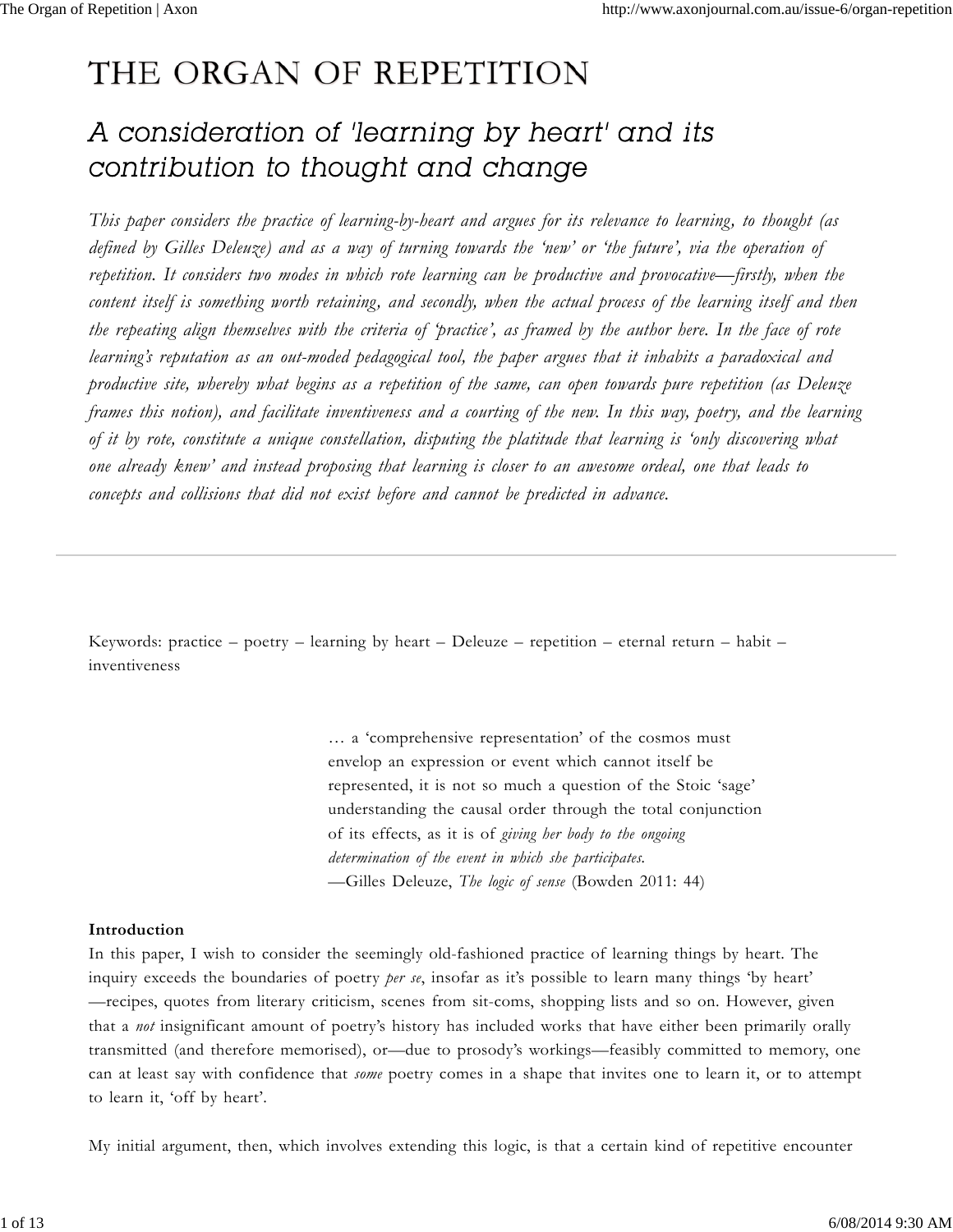with the poetic artefact might act as a provocation to thought, as Deleuze frames this category in his 1968 work *Difference and repetition* (2004a). This has to do with repetition's role in how difference gets *in*—'pure difference' as Deleuze might term it. To do this, I will refer to his critique of, what he terms, the 'dogmatic image of thought' (see 2004a). I want to claim that an encounter with poetry through learning by heart may contribute to an expanded capacity to think. I will then approach the notion of repetition-for-itself, and outline ways in which Deleuze's use of this concept can be turned towards understanding a certain radicalness in repetition that can result in change, or in a future we can't know. Throughout I will take up certain inflections of the practice of learning poetry by heart, to illustrate my claims.

#### **Learning by Heart**

 An interesting paradox is worth pointing out. It may be that forcing someone to repeat and learn by rote is the best way of setting down signs for a more intense learning. *—Gilles Deleuze's difference and repetition* (Williams 2013: 21)

Why this preoccupation with rote learning, to use its less flattering name? It would seem that for several or more decades now, learning-by-heart, in numerous pedagogical contexts (except perhaps theatre or performance studies and medicine) has fallen away and been deemed obsolete—an embarrassing relic of oppressive and ostensibly ineffectual approaches to teaching and learning. (Just prior to Williams' admission —quoted above—that perhaps there is something paradoxical to be acknowledged in questions of learning, he outlines Deleuze's own doubts concerning rote learning's role, emphasising the contentious nature of this topic.) Rote learning, I would argue, places neither the teacher nor the student at the centre of the activity, instead the *object* is primary—the learner being required to narrow their focus, and to enter an intensive and demanding relationship with the artefact itself.

Artefact. Relationship. There are, hence, two limbs to my argument concerning 'learning by heart'. The first speaks to cases where the content itself is relevant, and where there is a perceived benefit in the retaining of *that* particular content. The second emphasises what the relationship with that content sets into play. This is the aspect of this learning mode that involves a certain *mechanism*, one that may operate to some extent regardless of the material or form. Ideally, both aspects feature, and are entangled in one another.

#### *Content as Relevant*

1a) In instances where the content itself is important/relevant but still beyond the learner's frame of understanding, rote learning allows for an internalising of the content (and implicitly its conceptual intensities) prior to familiar understanding;

1b) That, as a result of this, something specific to rote learning or 'learning by heart' is its capacity to induce the particular kind of shock that Deleuze claims is required for 'thought' (as he defines it) to occur.

#### *Mechanism/Relationship as Relevant*

2a) That, irrespective of memorised content, it is specifically the 'repetitive' nature of 'learning by heart' that situates it as an example of *practice*, one which operates like a kind of laboratory for the new, wherein the habits that constrain our lives (as opposed to the habits that sustain them) might be unsettled, and where we might court radical contingency or what I would align with Deleuze's notion of 'differencein-itself ';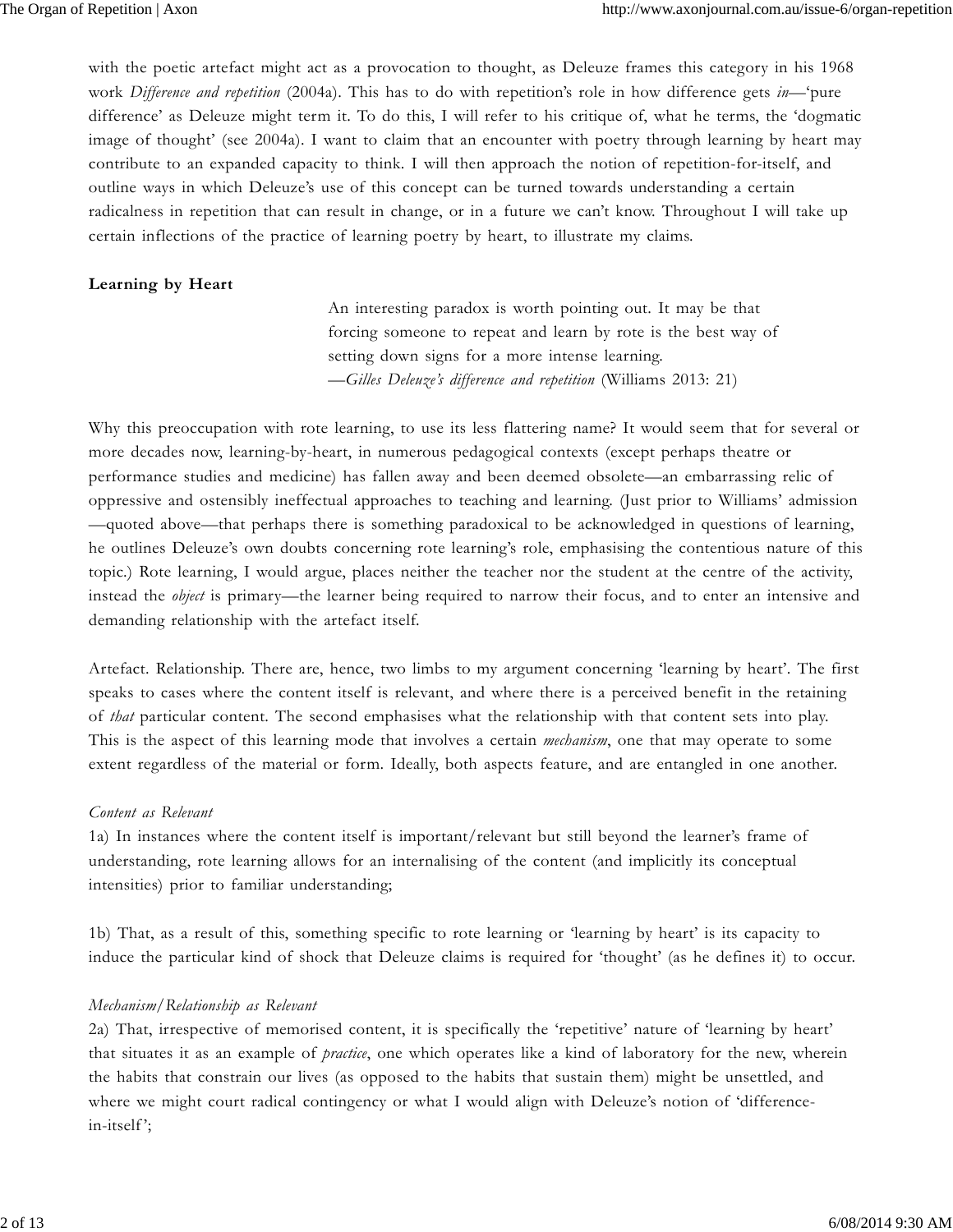2b) And, finally, that as well as its relevance to 'thought', 'learning' and so on, 'learning by heart' can assist us in a thinking of *practice* **proper**, which, by providing an arbitrary and strict structure to that which evades or operates beyond existing structures, codes or systems, serves to open a passage between what there (now) is and the future.

#### **Encounters, deferred and multiple**

#### *Argument 1(a).*

For a number of years, I had noted rote learning's fall into obscurity, into quaint inappropriateness—no longer even an enemy to learning, since not to be taken seriously in pedagogy at all. I remained, however, curious about it more broadly. On the one hand, I had lived through countless baffling car journeys with my own father who, having left school at 15, would at random points, somewhere between Gundagai and Sydney, launch into unprovoked recitals of Wordsworth's 'Daffodils'. *I wandered lonely as a cloud*, delivered with an irreverent plum-in-the-mouth accent, was the mantra of the long-distance road trip of my childhood. Not only 'Daffodils', but also 'The Highway Man' by Alfred Noyes—at least the first eight stanzas of it—featured in these unexpected outbursts, and was a slightly racier accompaniment to a pre-Christmas dash along the Hume. Now— my father, having pursued the unrelated professions of salesman, primary producer, and general entrepreneur, had still absorbed these poems thoroughly enough before the age of 15, to be able to recite them almost faultlessly *and playfully* over 35 years later. Even if he needed to 'ham them up' somewhat, he must—I assumed—have valued something about knowing them, or gleaned some kind of pleasure from the act of reciting them over. We were, indeed, subjected to this pleasure of his.

We can note here already a feature peculiar to rote-learned artefacts or excerpts, namely that they are very portable. One carries the memorised object 'close to oneself' (so to speak), and the object, as a result, is instantly accessible (even with both hands on the wheel of a 4WD). In this way, rote learning could be considered an intrinsic technology. Definitely not 'natural', it is also not a device, as such. It could be deemed a technological modification 'contained' within the skin's envelope, but more accurately still, it is perhaps a choreography integrated into what the body *does*. More in this vein shortly.

Now, a further prompt to my considering more rigorously this way of interacting with texts, and with poetry as the exemplary text of rote learning, came in the context of studying yoga. Part of the curriculum involved engaging with the foundational texts of the tradition—certain parts of the *Upanishads*, some sections of the *Gita*, but on this particular occasion, an extended practice of chanting the *Yoga Sutras* of Patanjali. In the course of class discussion, the teacher—Orit Sen Gupta—mentioned, in passing, the attitude of the early practitioners to oral learning. She explained that they assumed that the novice would not be able to appreciate or recognise the layers of meaning or the significance of the content of these wisdom texts; they were novices and apprentices, after all! On account of this inability, they were required to learn the sequences of aphorisms by rote, by dint of repetition (that is, via bodily memory of sounds and the actions or doings of utterance rather than through an application of so-called understanding). Just like song lyrics, I thought — one of the ubiquitous and unacknowledged forms in which rote learning persists in our quotidian lives. My teacher also explained that the aphorisms, once 'implanted', worked somewhat like seeds, germinating much later and in other circumstances. If we extend the logic of this notion, what also emerges is the likelihood that the consequences of this germination will also *not* be predictable, and certainly not teleological. Where, then, rote learning might be cursorily perceived as the handmaiden of conventional authoritarian relationships, and thereby somehow associated with control over the learner, I would contend that this aspect of delayed germination might also operate subversively, with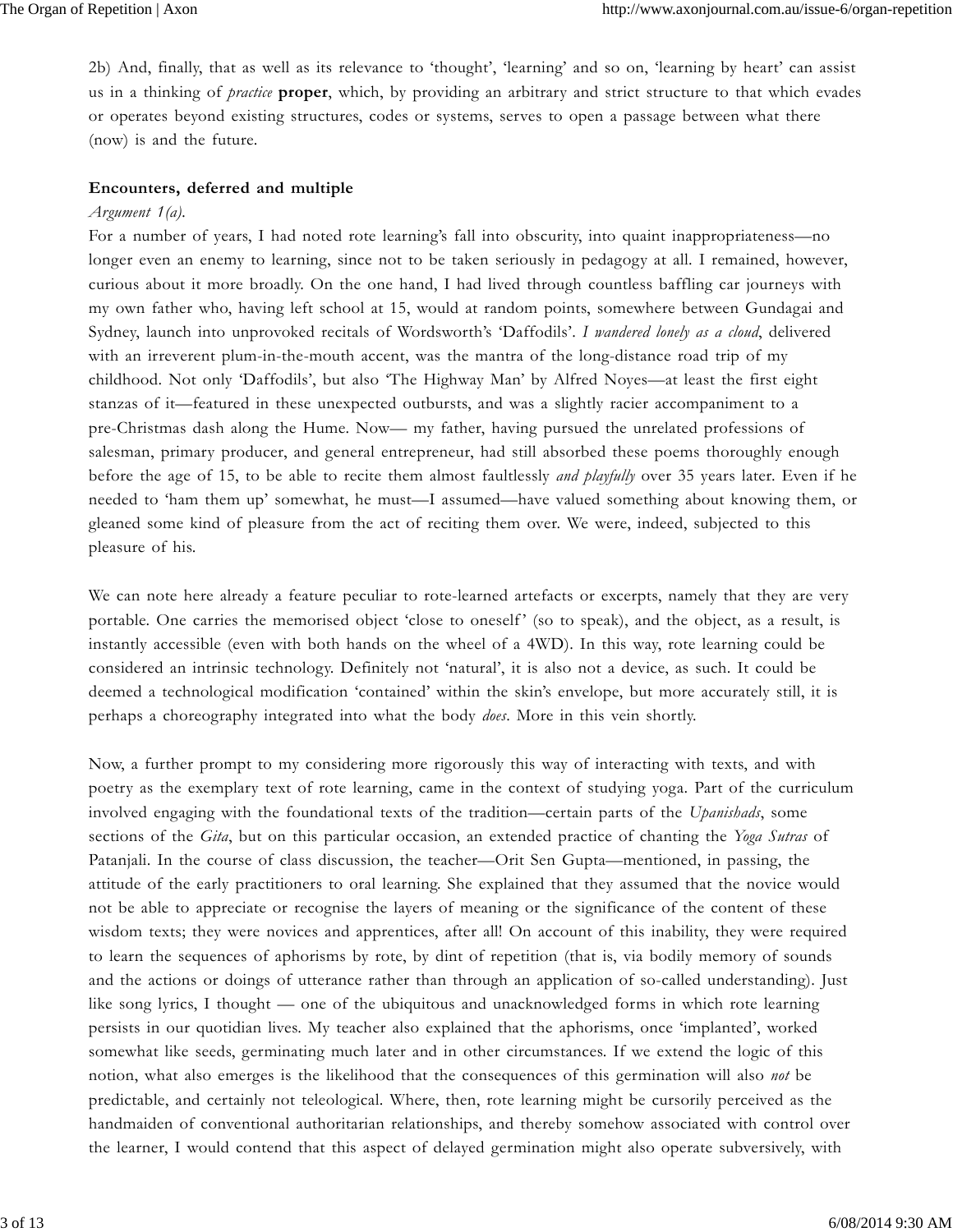the learner being both subject to the text's (or teacher's) authority at one register, while at the same time on another register multiplying, dispersing and thereby disrupting the received logics and their trajectories.

So, to summarise: content before insight; or an intimate experience of something without claim either to have already pierced its system or secrets, or to have totalised in advance its consequences and chains of meaning. In other words, 'learning' as unpredictable *encounter* with the art object—the latter as 'interlocutor' with its own arguable degree of autonomy.

If we allow this argument some weight, then it unsettles, or rather prises open and rearranges the seductive notion which goes something like: *one is never taught anything, rather one only comes to recognise what one understood all along*. It is an old, cosy and slightly comforting approach to learning. It arguably finds one of its origins in Plato's *Meno* (2005), in which, with the help of a slave, the character of Socrates demonstrates to Meno that 'learning' is really a matter of remembering (see 2005: 102-112). The former does this by asking a series of pointed and strategically ordered questions that lead the slave to understand how one would double the area of a square. Socrates' argument, of course, seems very convincing—the slave gets it right without having had any training in geometry—and learning appears to Meno, and the reader, to be quite clearly a matter of remembering. What isn't articulated in the dialogue is that learning is also a matter of method and less often a matter of content. This elides the fact of Socrate's having stepped the slave painstakingly through the series of questions. As we know, methodology is often far more crucial than content in terms of the valuable things one would 'learn' in a life. Invention, too, if Derrida's criteria of it are right (see Derrida 1987 generally & Pont 2012: 99) involves 'finding there for the first time', and its difficult nature is that the invented 'thing' or 'technique' retrospectively appears to have been there all along, despite the necessity of 'finding' it for the first time. This implies that invention (as a way of framing or perceiving newly what is materially available in the world) is that which allows the *articulation* of technique, of method, and that this 'way' through did not exist prior to the moment of 'finding'.

Learning-as-remembering is opposed, then, to learning framed as a contingent and often uncomfortable ordeal. This might support the notion, then, that certain learnings, along with thought as Deleuze frames it, cannot be glibly assumed nor be forced to serve an agenda in advance.

This approach—*never taught anything, only recognising what one knew all along*—involves a double-barrelled assertion. The first part plausibly questions certain attitudes to 'taughtness'—in other words, the worrying idea that the learner changes (becomes 'taught') as a result of absorbing content 'owned' and then delivered by the person in the role of teacher. But it is the platitude's coupling with its second 'barrel' (or iterations thereof) that is more troubling and one with which I wish to take issue. This sentiment, moreover, dovetails most interestingly with certain of Deleuze's statements regarding thought and its philosophical lineage.

*One only comes to recognise what one understood all along.*

This sentiment informing this kind of notion of learning-as-recovery betrays its investments in a nostalgic image of learning and thought.

To quote Deleuze here:

The form of recognition has never sanctioned anything but the recognisable and the recognised; form will never inspire anything but conformities. (2004a: 170)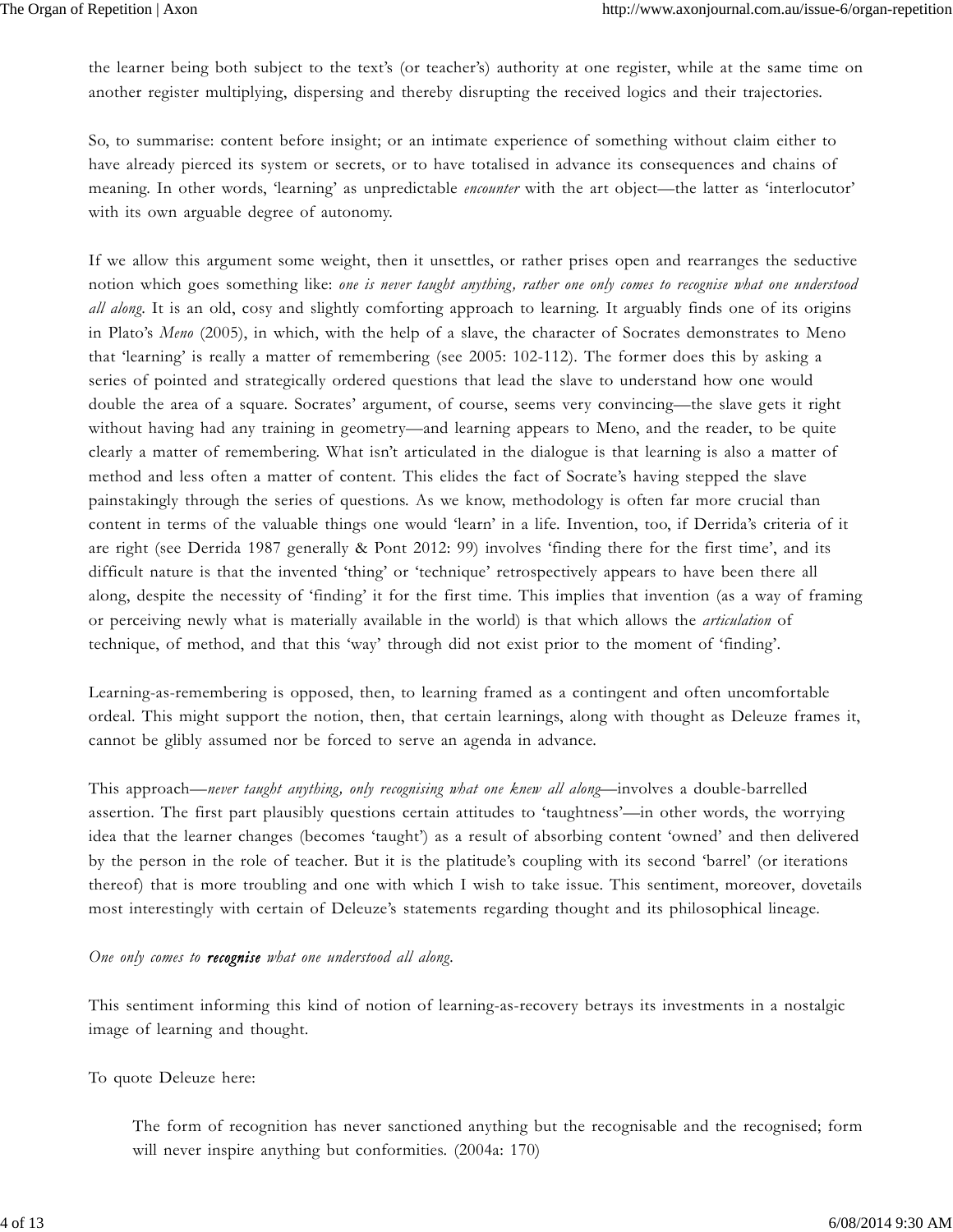My argument is that the argument against 'learning by heart'—which simplistically believes itself to offer in its stead a fresh, and freeing approach to pedagogy—falls more insidiously into the trap of a nostalgic longing for origins. It wants to claim (on the sly) that understanding is already *and even originally* there in the learner, and teaching simply involves waking that up. Learning as 'waking up existing understanding' relies for its coherence on a very explicit, but masked, assumption—namely that thought operates on the basis of recognition. It is at this point that I can turn to the Deleuze of *Difference and repetition*.

In his work, from 1968, Deleuze mounts a solid critique of what he terms the dogmatic or moral image of thought (2004a: 167). It might be read not as a critique of *what* we think, but rather of what we think thinking *is*. This dogmatic image of thought informs a way of understanding thinking that has saturated philosophy since its beginnings, and involves intrinsic assumptions or pre-philosophical givens. Deleuze follows the lineage of this *doxa* from Plato (where its reign is not yet absolute), through Aristotle (where it becomes entrenched), and onwards through the history of philosophy, noting along the way certain instances of resistance or complication, for example, in Leibniz and Maimon.**1** Deleuze's contention involves identifying a number of operating elements in the *doxa*, which due to length constraints I will only touch upon briefly. The first one is the assumption of 'good will on the part of the thinker and an upright nature on the part of thought' (2004a: 166), which Deleuze refutes. He writes, making playful use of the notion of the 'everybody knows' approach to intrinsic assumptions:

'Everybody' knows very well that in fact men think rarely, and more often under the impulse of a shock than in the excitement of a taste for thinking. (2004a: 168)

A further element of this dogmatic image of thought that this quote refutes is a subjective principle of the coordinated operation of the faculties, or put more simply, *common sense*. This assumes that everybody's faculties (not just mine) already recognise the apple and do so harmoniously. It is this aspect of the dogmatic image of thought that presses most clearly upon my enquiry here, since it rests upon an assumption of recognition at the heart of what it means to think.

To frame thinking as good and upright alongside thought-as-recognition (which according to Deleuze is the dominant way that thought has been approached in the history of philosophy) does something very interesting *to* thought. Its consequence is that thought can never reach beyond itself; it can never be something that encounters the truly problematic and produces the new as a result of this encounter. Deleuze has this ominous comment to make:

Recognition is a sign of the celebration of monstrous nuptials, in which thought 'rediscovers' the State, rediscovers 'the Church' and rediscovers all the current values that it subtly presented in the pure form of an eternally blessed unspecified eternal object. (2004a: 172)

To frame thinking primarily as recognition is to fetter and reduce thought to calculation, to embroil it in manoeuvres of aligning existing terms with other existing terms; or into tight constellations of equivalence, analogy or contradiction.

Let's return to my anecdotal preamble about yogis learning things by rote for oral transmission, and my teacher's explanation that the ancients assumed that students, by definition, were considered not equipped to understand the ramifications of the texts they were consuming. Let's also imagine my father as a cheeky, recalcitrant adolescent, thoroughly uninterested in yellow flowers, and fidgety in the face of memorising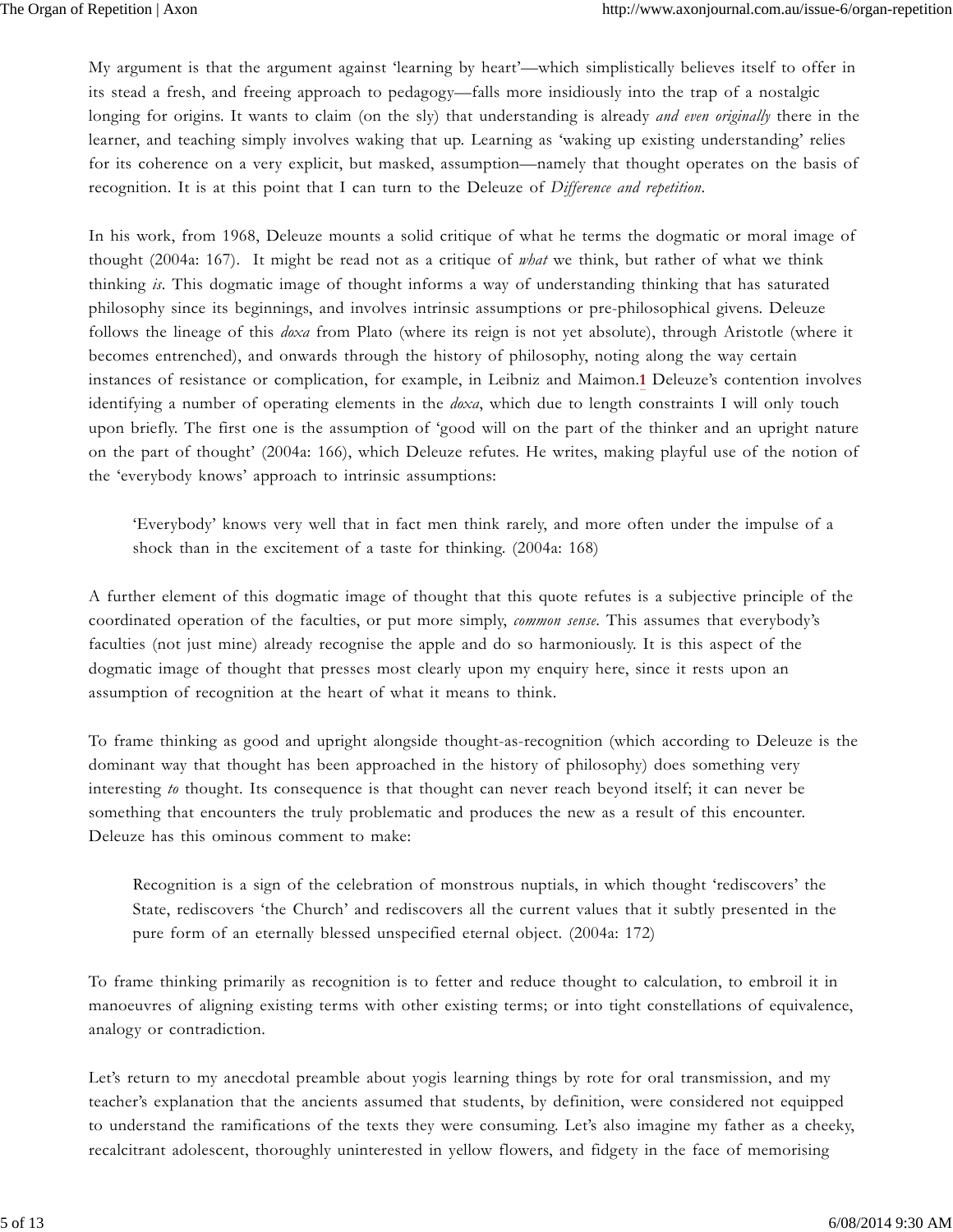rhymes about enduring romantic love. He could neither have appreciated nor predicted the future concoctions that might result from his having memorised these poetic works (and neither could his teachers). To have recognised *at that time* their potential relevance or capacity to unsettle would probably have been an indication of their impotence and non-volatility.

#### **Difficult Pleasures**

#### *Argument 1(b)*

I suspect that in this current historical moment, dominated—as Alain Badiou might term it—by a kind of 'democratic materialism' (2009: 1) there is a squeamishness around any suggestion that 'students' are those who *don't know how*, or that learning might involve a thinking that is neither a pre-existent given, nor something we all do as a matter of course. Deleuze makes clear that he believes thinking is rare and results from shock. He states:

Do not count upon thought to ensure the relative necessity of what it thinks. Rather, count upon the contingency of an encounter with that which forces thought to raise up and educate the absolute necessity of an act of thought or a passion to think. (2004a: 176)

We get the problems or the encounters that our lives present to us. We get our very own collisions with obstacles that are truly obstacles in the world. We do not think these up as exercises in pondering. They happen *to us*—we are their dative objects and not the agents of their instantiation. (But it is also in the way we affirm our relation to such happenings—our 'lot'—that 'agency' is reframed. See below).

I would further claim, extending this logic, that learning or thinking involves being confronted with content, but also with practices and 'ways', that rather than appealing to us, are deeply problematic, must seem unfathomable, may well appear irrelevant (from the standpoint of the recognisable), and quite frankly *irritate or bother* us—in the same way that difficult theory irritates, untangling certain registers of English bothers us, or having awkward conversations might repel us—a deep discomfort, sometimes felt as 'boredom', in the face of the known no longer holding sway.

This was what struck me when it was explained why we were approaching the sutra study by rote. I saw that I needed to ingest the pure content (Devanagari terms as sound; chains of seemingly dry and random assertions). I would learn without understanding, and that memorised content would later serve as a kind of matter that could be set on a collision course with happenings, problems, obstacles in my life, sparked and erupting out of my psychic system at haphazard moments, to be recast, disputed or affirmed.

In the teaching of first year creative writing tutorials, I have been setting a recital for each student throughout the trimester. They are given a poem randomly, and told they must learn it off by heart, in order to recite it on a given date. I have offered no room for negotiation. They have all complied; some shoddily, others with a great deal of flair. I am running an experiment, the results of which I will not be around to witness, or to assess, since they will be necessarily deferred into an unmapped future moment. Perhaps their children will be there to assess the outcomes. On car trips, while hiking, perhaps spontaneously in the middle of family gatherings, my ex-students might pronounce a stanza of Dylan Thomas, of Carroll, of Elizabeth Bishop, of Amichai, of Williams, of Shakespeare, of Plath. I say to them that poems can be there in the most stretched and fraught moments—returning and immediately accessible when the memory throws them up and out, and suddenly coupling with circumstance to produce an understanding whose ingredients had to have been incubating for a long time but whose offspring is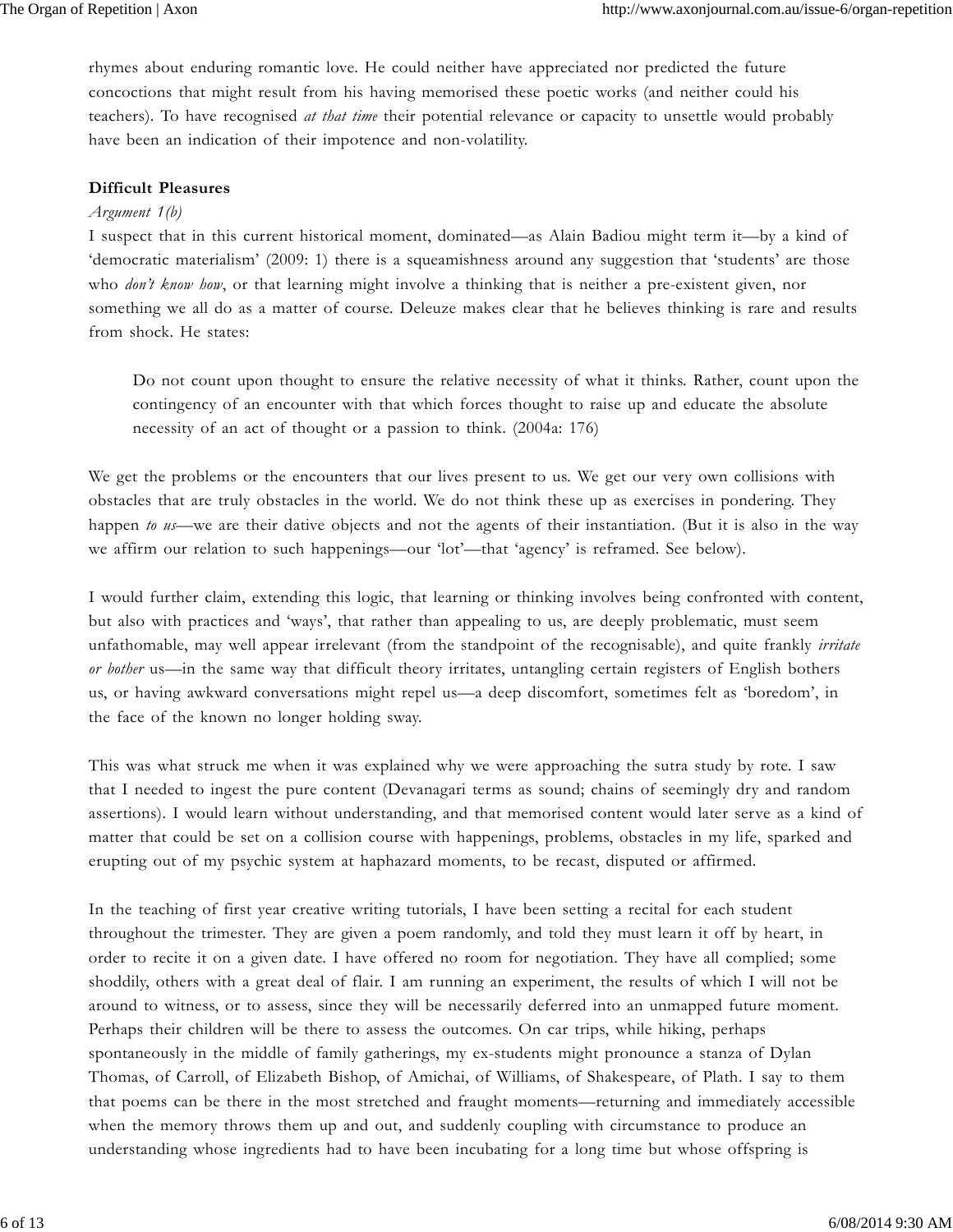unforeseeable, perhaps divine or monstrous. Otherwise unthinkable—not pre-given and not already theirs—this opening onto thought constitutes rather a violent collision between art and life, perhaps art and the real, in order to appear in response to a true problem, one whose structure precludes any existing solution, but one with which, through poetry, we may be able to learn to live in innovative, robust ways.

In summary, my arguments above pertain to instances of 'learning by heart' where content is foregrounded. In what follows, I will address the second limb of my series of arguments, namely the role of 'learning by heart' not primarily in the service of an encounter with content, but rather functioning both as an example of practice, *as well as* a model for, and on the way to a formalisation of, practice proper.

#### **Organs of Repetition**

#### *Argument 2(a)*

At the start of Deleuze's *Difference and repetition*, there is the wondrous and slightly enigmatic statement, one that foretells the flavour of a driving preoccupation of the work:

The head is the organ of exchange, but the heart is the amorous organ of repetition. (It is true that repetition also concerns the head, but precisely because it is its terror or paradox). (2004a: 2)

Is it that the head shies away from the sheer force of repetition? And, is the heart, as a different kind of organ, better suited to put that power into play? These are poetic speculations. Let us stick, for now, with arguments.

To read along with Deleuze, it would seem that 'repetition', as a terror or paradox, has the potential to baffle or frighten, perhaps due to its non-relation to certain structural coercions or exigencies of known systems. In *The Logic of Sense* from 1969, however, which itself consists famously of 34 paradoxes, Deleuze explains that paradox is better understood to be the genesis of contradiction, not a species of it. We read the following:

The force of paradoxes is that they are *not contradictory*; they rather allow us to be present at the genesis of the contradiction. The principle of contradiction is applicable to the real and the possible, but not to the impossible from which it derives, that is, to paradoxes, or rather, to what paradoxes represent. (2004b: 84, emphasis added)

If this paragraph prompts anything, it might be wariness in the face of the movement of contradictions —gruelling, circling viciously, a numbing kind of *and/or* roundabout. In other words, the way out or forward might not be via the contradiction. In this paper, so far, I have been trying to destabilise the 'common sense' notion which would deem learning through repetition or 'by heart' as a method that necessarily precludes the new. In a way, I am trying to eschew mobilising the assumed contradiction or opposition that I perceive to have settled in a pocket of the popular imaginary between rote learning and change or newness. If it is not clear so far, my claim here is that 'learning by heart' *does* indeed terrify us (see above quotation) because its very mechanisms promise *and* threaten to usher in the new, or 'difference'—in a manner we cannot predict or know in advance. It might seem counter-intuitive, to claim that by engaging in a certain way with something clearly *finite* (a poem, for example), that we might risk encountering anything wild or surprising.

It is not the forum here for me to enter into a too-extended elaboration of what constitutes practice.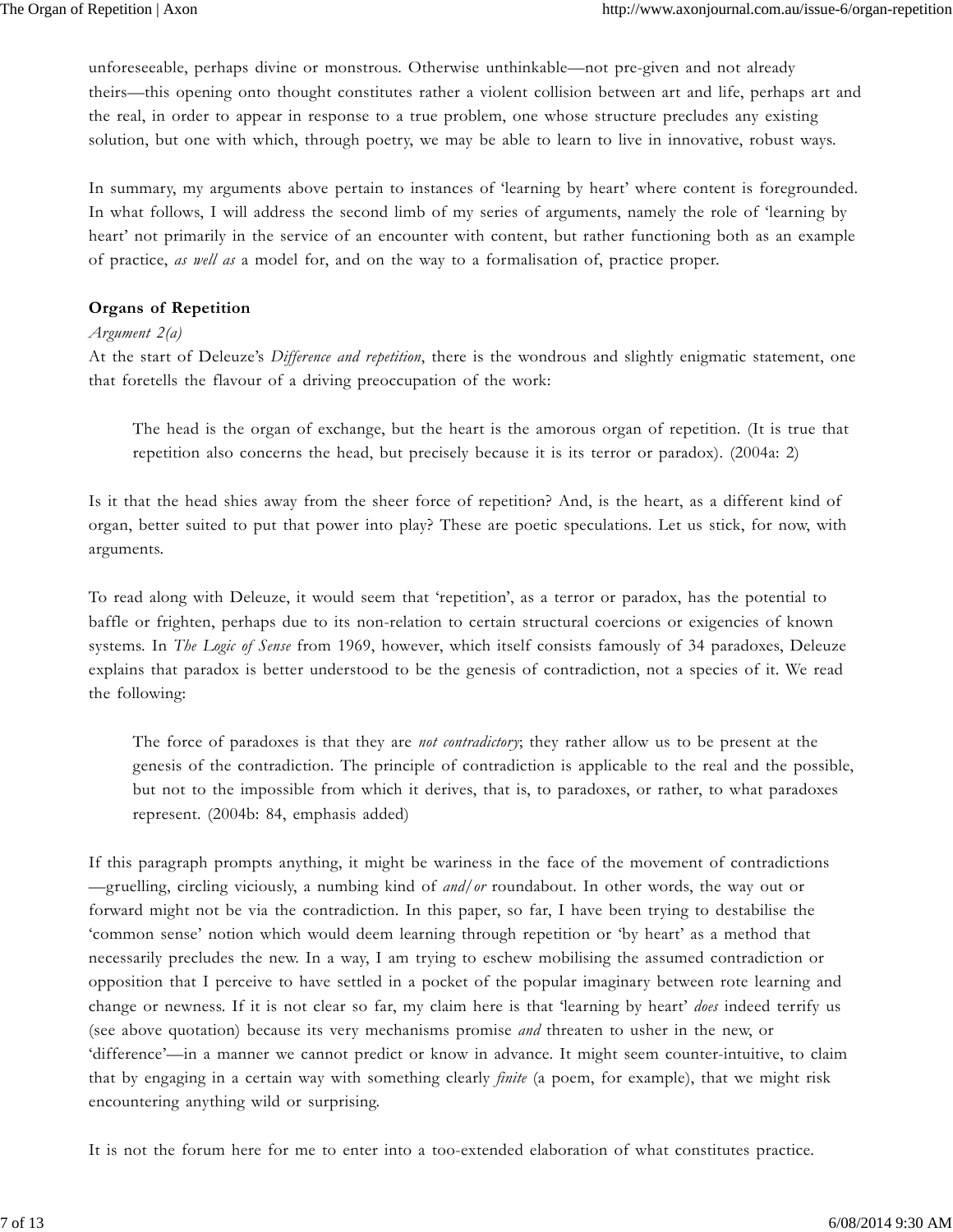However, we can confidently contend that everyday activities that might attract the denomination 'practice' —gardening, karate, golf, classical ballet, playing the violin, reading a 'religious' text, hiking, cooking, to name a few—all involve an aspect of *something being repeated*.

In a way, practice distinguishes itself from, say, a *performance* of a violin concerto insofar as it explicitly repeats (scales, partitas, certain physical manoeuvres of the fingers, in this case). The performance, on the other hand, would seem, at least ostensibly, to be a one-off. Now although, in our example, the performance might seem to present a unique, new moment to the world, I would argue that this appearance of the 'new' has been prepared for, and that *the change has already taken place* on another register, during *practice*. By register, I mean another layer, concealed by or operating quietly 'below', the abstracted layer of the 'contraction' that is the global appearance of 'playing' (see generally Deleuze, 2004a, Chapter 2 and the discussion of contraction and synthesis). James Williams, addressing the Deleuzian approach to events, explains the following, which I think supports this framing:

'The event is not merely an actual event for an identifiable person … The event must be thought of primarily as an occurrence at the level of the virtual—as something that resists identification' (2013: 80).

In other words, the kinds of change that might manifest as obvious difference in the world around us are, for Deleuze, unleashed at another 'level', where the difference is so 'different' that no system can as yet classify it.

The virtuosity of execution of a certain section of the piece of music, heard in the concert hall, was prepared for by a change in the capacity of the musician to *do* differently—the tendons of the fingers actually changed, the pathway of the bow was refined—and the result is that the performance is new, surprising, perhaps even life-changing for its listeners.

Sure, you might say, *practice makes perfect*. That's nothing new. However, I would emphasise that our interest here is not on the 'perfect' at all. We have, if anything, a completely subtractive relationship (that is, *non*-relation) to the notion of perfection. Perfection, it must also be said, usually conceals notions of harking back to a (desirable or fantasised) origin, echoing the Platonic notion of difference, which is one obtaining between model and the copy (see Williams 2013: 60).

What interests me regarding practice, quite aside from the perfection snag, is that its mechanisms are precisely of the kind that court the new. Or, better stated, practice is a strange activity whereby the practitioner *does not preclude* the new, does not shut out difference. Of course, I have to use italics here to make my slightly oblique point. Since, our so-called 'actions' are usually habit, our 'doings' are often witless repetitions of what we know—contracted habits. To 'do' (in the sense of known movements, reactions, patterns and so on) is, therefore, always already to preclude the new. The *practitioner's* 'doing', on the other hand, is a quite unusual not-precluding of the new. She does this by *actively* repeating. More precisely, she finds the Achilles heel of habit, as our most quotidian form of repetition, in order to discover that habit can only remain habit when it is done habitually.

This amounts to practice consisting of a *two-tiered structure*. Returning to my primary example in this paper, namely poetry, we could distinguish (yet also link) the learning of a poetic artefact from the subsequent movement it unleashes when the poem starts to work in the memoriser, when they start to put its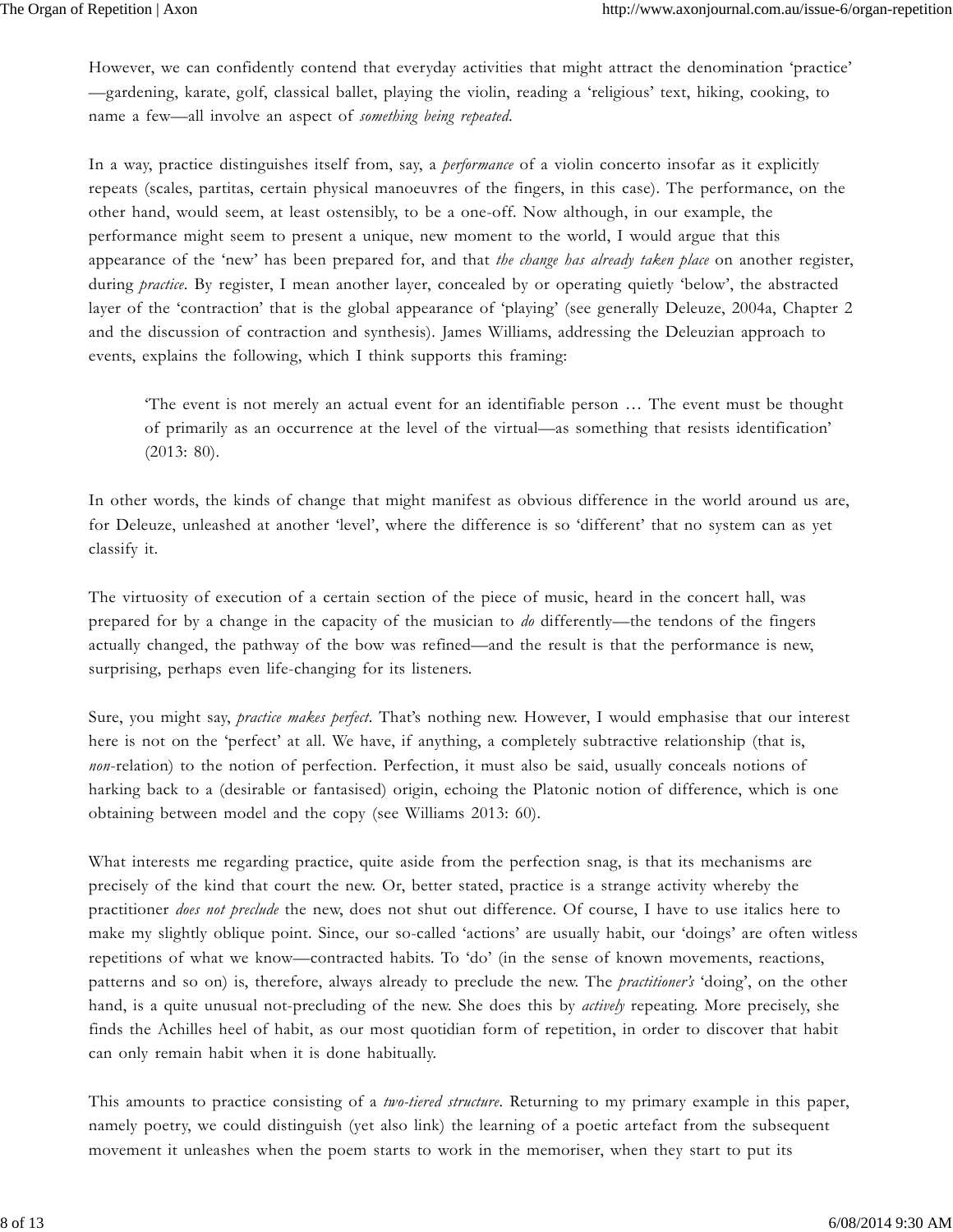movement 'into practice'. We can aphorise these two tiers to: *before we can actively repeat our habit, we have to acquire it.***2**

Finally, practice is a little like setting up a laboratory for change. It often demands certain conditions that are akin to the rarefied climes of science. It is often undertaken at a time or in a location that is separate from the humdrum. This distance can throw into perspective the analogous workings of what happens in practice and what might be happening in 'life'.

So the student—the poor, put-upon first year student—is told to memorise the poem. He makes an attempt at this. It is very hard. He has to concentrate a lot, reading aloud certain indecipherable sections over and over. The lines slip away. He becomes frustrated and fantasises conversations where he gives his tutor a taste of his indignation. He abandons the poem to check his social networking sites. A little frightened of his tutor, however, who can sometimes appear very stern, he returns to the poem. He has never tried to memorise a poem, so the very newness of the undertaking is therefore even a little horrifying. He manages to recite haltingly to his bedroom ceiling the first two stanzas. It continues to be horrifying, but the sliver of ground gained is unexpectedly satisfying. He perseveres. He microwaves yesterday's pasta sauce. He eats and continues. In class on Monday they are set on humiliating him and ruining his chances with the girl who sits near the door. Will it be to his advantage to know the poem, or to feign indifference to slavish assignments?

Now, let's say the student manages to learn the entire poem faultlessly by heart. Not only will the labour of the learning constitute one tier of what I am calling practice, but the artefact, now learned, can be considered a habit that can now be inhabited actively (second tier). The moment in practice of opening onto contingency would begin when—armed with this internalised artefact, as a 'tool' of experimentation—the student begins to engage with his acquired habit as a kind of active repetition. If quotidian repetition is often involuntary, my claim is that something startling happens when we turn back towards repetition, as such, transforming our relation to that which we usually (habitually) flee, and which therefore, invariably, return). Deleuze makes clear that it is not so much a question of our having habits, but rather that we *are* our habits. We are habits on every register. We are held together by habits. Our staying alive requires the beating repetition of our heart—our diastolic and systolic habits. Now, the latter may not be the kind of habit we would wish to disrupt, however, there are other instances when our repetitions are stultifying. (The heart, in this second case, is not surprisingly the organ to which we ascribe strange whims that would seem to have the force to disrupt the habitual modes that stifle us. *The amorous organ of repetition …*)

In summary then, learning poetry by heart, along with the ensuing capacity to repeat it actively, offer together an example of an engagement—a type of practice—which fulfils the structural requirements for the courting of radical contingency.

If we call the first tier 'the labour of practice', in our example of the student, it corresponds to his trying to learn the poem by heart. This moment in practice requires effort, intention, and a decision to stay with the task. It tends to facilitate a certain stabilising effect in the practitioner—*the sliver of satisfaction*. (He seems on this evening less porous to wiles of opinion on Facebook …) It displays, in other words, the quality of what are sometimes called 'difficult pleasures'. This is the part of practice that is most obvious to the outside observer. Practice seems to be about labouring away. It appears arduous (and *is*); it would seem to require enormous amounts of 'application'. In the first *Padah* of Patanjali's Yoga Sutras, the following pithy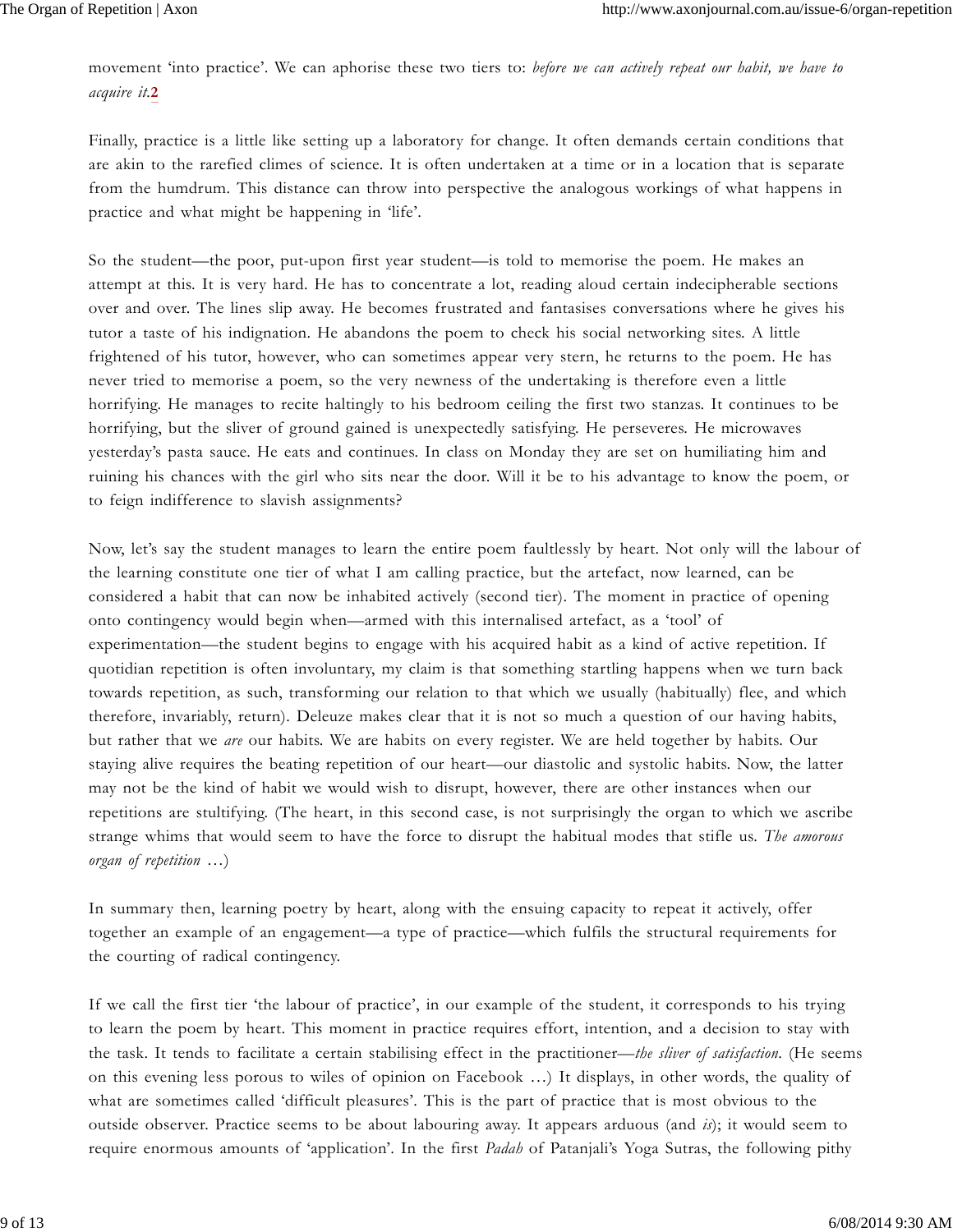description is offered, which reflects this first tier as I'm framing it (and I know it by heart …):

I.13. Practice is the effort of remaining (or becoming stable) there. [*tatra sthitau yatno'bhyasah*] (Sen-Gupta 2013: 27)

Now, the other aspect of practice operating in relation to this purposefully acquired habit (the playing of *arpeggios* on a piano, for example) is where the activity of repeating *coincides with itself*. The practitioner walks a fine line between automatism in relation to the activity (not practice), and moments of 'active' repetition. 'Active', here, is almost a misleading term, since the kind of 'doing' learned by the practitioner involves a *minimal* relationship to doing. In inhabiting the habit, the practitioner begins to approach asymptotically a line of no intervention—this is the repetition-for-itself. The habit must have been so well integrated into the person's movement and ways, that it almost requires no effort at all, and yet it cannot slip into being automated (or it would simply be mindless iteration). It must retain, instead, the most minimal trace possible of being *motivated*. It is a liminal mode, to say the least. This is why I used the term 'to court' in relation to the newness it might unleash, since this very nuanced mode has more in common with the levity of playful, and humble, wooing than with coercion or confident assertion.

To 'court' newness, if it were ever possible, might involve active repetition interrupting—if only for the most minute instant—habitual repetition. (Practitioners know that it is nothing like a recipe.) Our decision to repeat, with no clear goal, except for making repetition coincide with itself as repetition-for-itself, may open habitual repetition onto difference. To quote Deleuze:

Between a repetition which never ceases to unravel itself and a repetition which is deployed and conserved for us in the space of representation *there was difference, the for-itself of repetition* … Difference inhabits repetition. (2004a: 97, emphasis added)

If Deleuze's contribution is to describe the slippery nature of both difference and repetition proper, along with their peculiar relationship, my hope in this paper is to demonstrate (or delineate) cases or examples in which we might see his framing *work*. If, as he argues throughout his 1969 work (2004a) difference-in-itself logically precedes the fixities of identity and representation, of what we've known and what we can recognise in advance, then for any of us with curiosities about change or radical newness, the question will be how to unlock this difference-in-itself from its hiding place beneath the shapes of the habitual and the known. Difference is, Deleuze states above, the for-it-self of repetition. When we repeat actively in order *to repeat only for repetition's sake*, with no other intention, and in order to encourage repetition to coincide with itself, then we are structurally aligning our manoeuvres with how difference moves. In other words, we might court the 'new', court an opening to something *different* by learning the intricacies of difference in itself. This pursuit leads us right to repetition.

#### **A framework for the empty form of the future**

*Argument 2(b) & Conclusion*

 So the affirmation of real difference must be a shedding of ballast that neither affirms a well-defined thing or identity nor negates one. This again explains the importance of Deleuze's turn to Nietzsche's eternal return, where affirming is an action that allows pure difference to return *and where only pure difference actually returns*. The doctrine of eternal return is at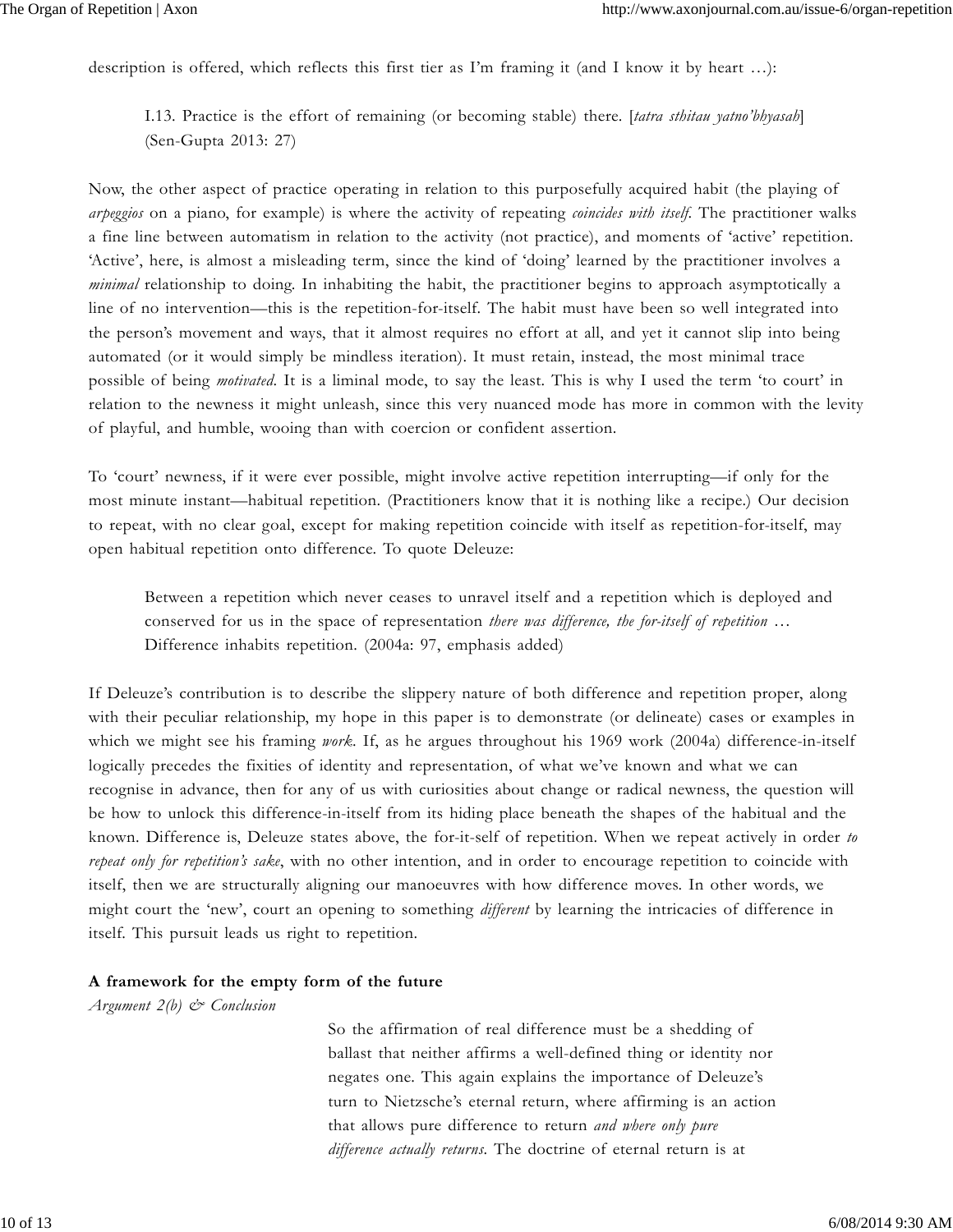the heart of Deleuze's principle of forgetting, where to forget is to leave things behind through the affirmation of something that is itself not carried on. *—Gilles Deleuze's difference and repetition* (Williams 2013: 84;

emphasis

added)

Let us now return, if not to poetry, to a slightly more poetic framing of what I have been attempting to argue. In the 'Repetition for Itself' chapter of *Difference and repetition*, Deleuze outlines very thoroughly a version of the three syntheses of time (2004a: 90-156). The first concerns how we might understand the 'living present'—the passive contraction within imagination of disconnected instants, into something that operates like present-ness—imagination as a kind of sensitive plate, on which fleeting 'instants' gather themselves, enabling duration to 'arise'. This first synthesis frames time from the standpoint of the 'present', with the past and the future like tendrils reaching "forwards" and "backwards". The second synthesis concerns Deleuze's (and others') notion of a 'pure past', a register in which everything that could be present is stored, like a monstrous 'archive' constantly integrating the 'present', and allowing it to 'pass' (see Williams 2013: 102-3). After long and thorough explanations of the first two syntheses (which are too intricate to elaborate adequately here, and to which my cursory summary does scant justice), Deleuze finally moves towards a possible framing of the third synthesis of time, which he presents via the concept of the eternal return of Friedrich Nietzsche. The latter serves to offer a way to approach what we might term 'future'. Let's quote Deleuze on this point to avoid the pitfalls of imprecise paraphrasing:

Eternal return, in its esoteric truth, concerns—and can concern—only the third time of the series. Only there is it determined. That is why it is properly called a belief of the future, a belief in the future. Eternal return affects only the new, what is produced *under the conditions of default and by the intermediary of metamorphosis*. However it causes neither the condition nor the agent to return: on the contrary, it repudiates these and expels them with all its centrifugal force. It constitutes the autonomy of the product, the independence of the work. *It is repetition by excess* which leaves intact nothing of the default or the *becoming-equal*. It is itself the new, complete novelty. It is by itself the third time of the series, *the future as such*. (2004a: 113, emphasis added)

The hypothetical question of Nietzsche's demon in *The gay science* works to lay bare a person's response to the 'burden' of the idea of unstoppable repetition—of 'every pain and joy and every thought and sigh and everything unspeakably small or great' (2001: 194). But the prospect is hardly speculative. Viewed starkly, it intimates horrifyingly what might anyhow be the case. We *do* repeat. We *are* habits. And by fleeing our repetitions, turning aside from habit's force, remaining ignorant of its mechanism, we more often preclude the future, than open it out. This is the paradox. Practice, I have contended here, would be that engagement which stages the hypothetical question of Nietzsche's demon and embodies affirmation. In its first tier, I would argue, through that labour of 'becoming stable there', it prepares the practitioner, rendering them resilient enough to face the terror of affirmation. As I see it, this constitutes a trial at the level of body. Thus, 'formed' (through our engagements with the often demanding versions of form—the difficult poem, the complex *kata*, the cascading scales), we have the capacity to *affirm*, or to make repetition coincide with itself. Our affirmation is a willingness to *add nothing*, to repeat our life without shirking modification, without fantasised extras, without wincing little adjustments. We must practice as 'who we are'. We take repetition to its 'excess'. In the quote above, I read 'the conditions of default and by the intermediary of metamorphosis' as corresponding to the two tiers of practice as I have outlined them. We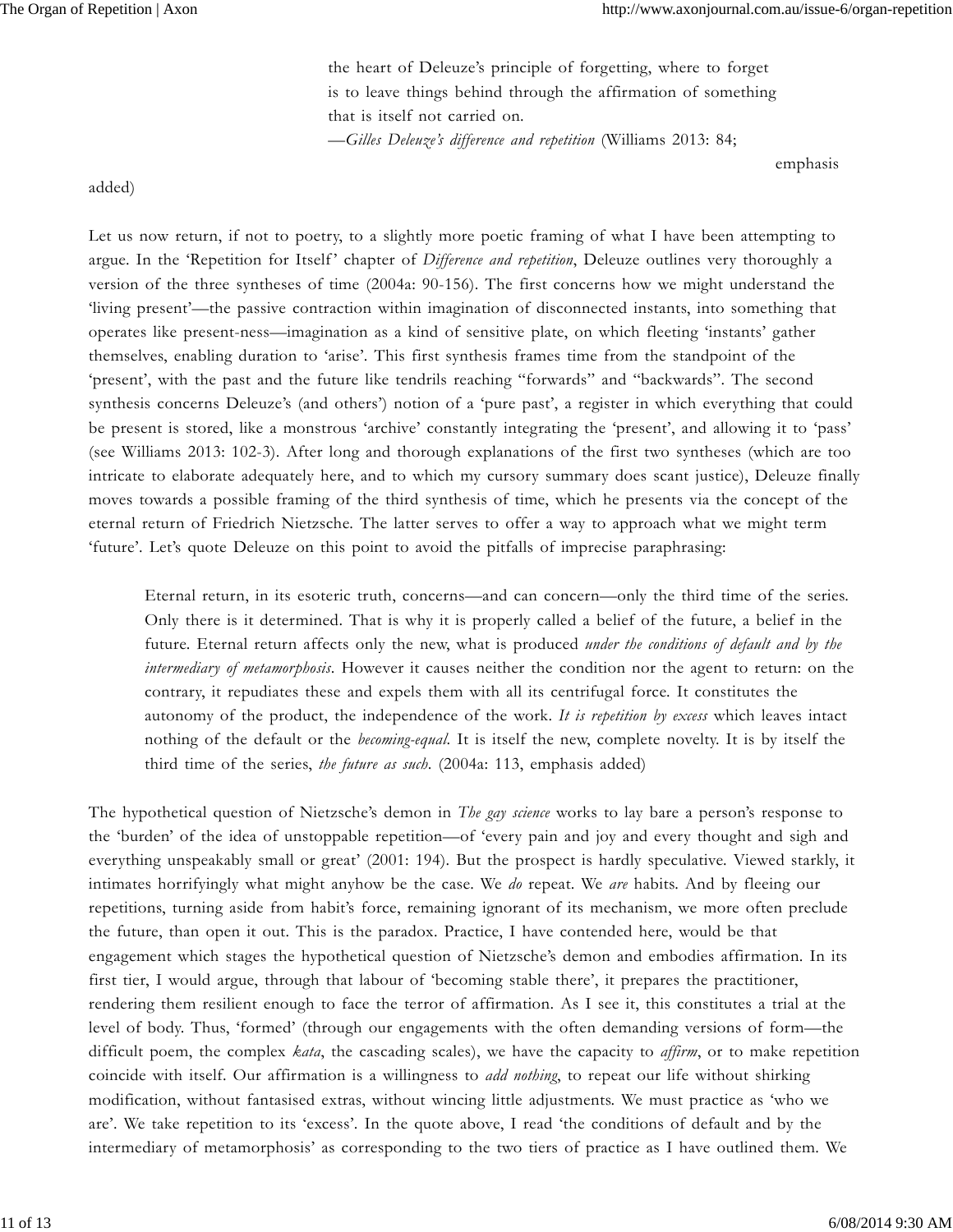learn the poetic artefact without quibbling. It is not about choice, or *not choice as we know it*. From this condition of default is engendered a monstrous metamorphosis—it is the future, as pure form of time, without content, and without our being there (as we have known ourselves) as any kind of 'agent'. This take on the 'agent' is of one who can only affirm through repetition what has been and what is. Here we see hints of both Nietzsche's and Deleuze's wholly radical framing of agency. It is one, as Deleuze states above, in which the agent is 'expelled', arriving in the future as something unrecognisable, having forgotten blithely from whence it came. (See Williams 2013: 84 quoted above).

The humble poem and the simple practice of rote learning, I would like to conclude, is one instrument via which we may encounter the operation of eternal return. For all the reasons outlined above, learning poetry by heart is adequate to this courting of wild contingency—providing a frame for the formless. This is analogous to time as pure form (as frame), serving as vehicle for the formless (and therefore *open*) future hurtling 'towards us'. It is not accidental that the Deleuze quotation (2004a: 113) above mentions both 'the work' and 'novelty'—terms familiar to the realm of art. The poem (itself a trace of art) provides the form which shall, via the mechanism of eternal return, be emptied of all content to become the pure form of the future.

To actively repeat, therefore, to seek repetition rather than the paltry differences that are scattered among what we know, is to affirm the repetitions that we are, and in this horrifying gesture of affirmation, the future comes. The student may end up reciting that poem to the child he has with the girl who once sat near the door. Or it may happen that he never sees her again. Or … Or … Or …

**1.** My thanks to Dr Jon Roffe, and the Melbourne School of Continental Philosophy Evening School 2011, for helpfully unpacking this lineage.

**2.** I am grateful to Orit Sen-Gupta for suggestions of emphasis regarding the two-tiered structure of practice.

WORKS CITED:

Badiou, A 2009 *Logics of worlds*, Toscano, A (trans.), New York & London: Continuum

Bowden, S 2011 *The priority of events*, Edinburgh: University Press

Deleuze, G 2004a *Difference and repetition*, Patton, P (trans.), New York & London: Continuum

Deleuze, G 2004b *The logic of sense*, Lester, M (trans.), New York & London: Continuum

Derrida J 1987 *Psyché – inventions de l'autre*, Paris: Editions Galileé.

Nietzsche, F 2001 *The gay science*, Nauckhoff, J (trans.) & Williams, B (ed.), Cambridge: University Press

Plato 2005 *Protagoras and Meno*, A. Beresford (trans.), London: Penguin